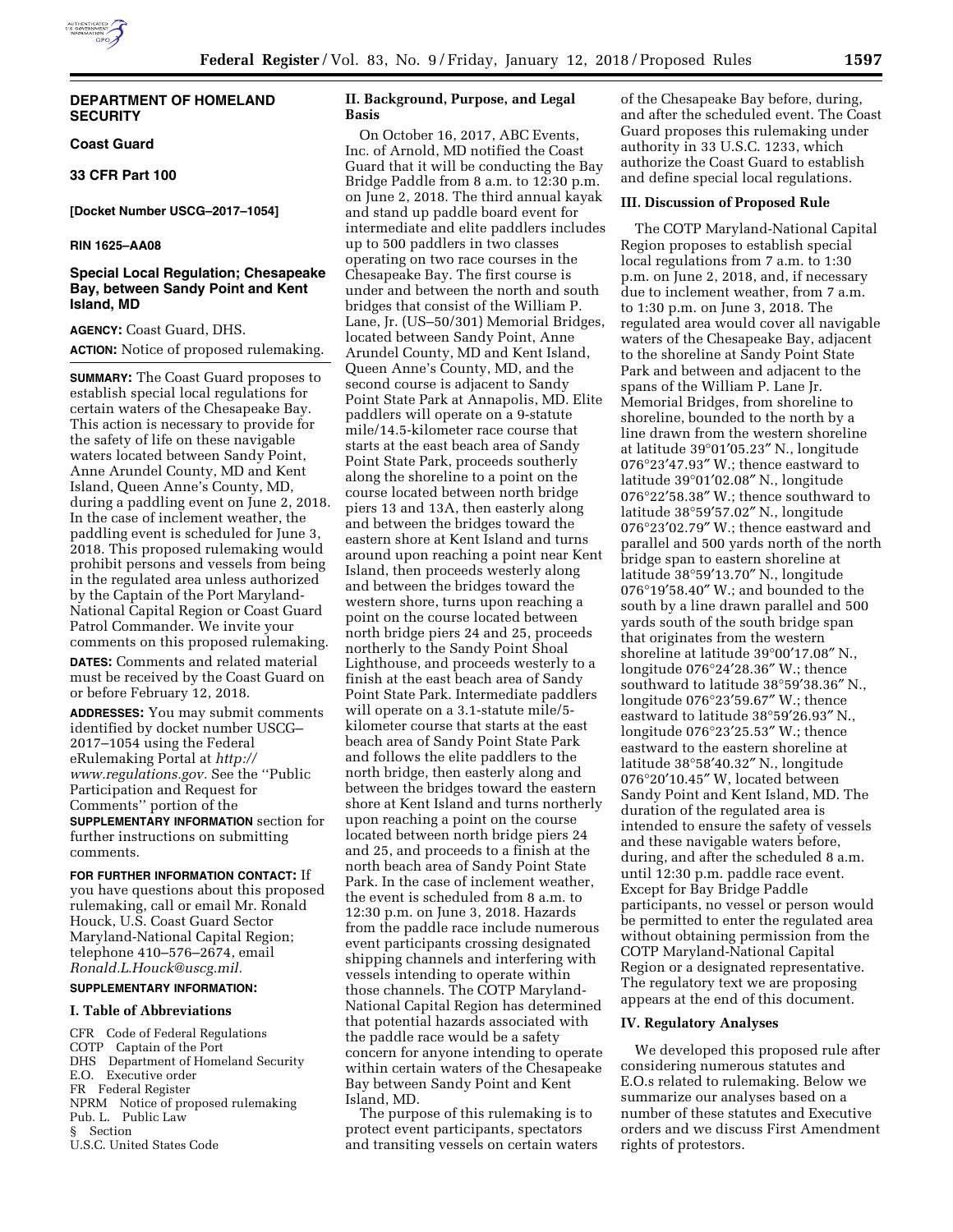## *A. Regulatory Planning and Review*

E.O.s 12866 and 13563 direct agencies to assess the costs and benefits of available regulatory alternatives and, if regulation is necessary, to select regulatory approaches that maximize net benefits. E.O. 13771 directs agencies to control regulatory costs through a budgeting process. This NPRM has not been designated a ''significant regulatory action,'' under E.O. 12866. Accordingly, the NPRM has not been reviewed by the Office of Management and Budget (OMB), and pursuant to OMB guidance it is exempt from the requirements of E.O. 13771.

This regulatory action determination is based on the size and duration of the regulated area, which would impact a small designated area of the Chesapeake Bay for six hours. The Coast Guard would issue a Broadcast Notice to Mariners via VHF–FM marine channel 16 about the status of the regulated area. Moreover, the rule would allow vessels to seek permission to enter the regulated area, and vessel traffic would be able to safely transit the regulated area once the COTP Coast Guard Patrol Commander deems it safe to do so.

## *B. Impact on Small Entities*

The Regulatory Flexibility Act of 1980, 5 U.S.C. 601–612, as amended, requires Federal agencies to consider the potential impact of regulations on small entities during rulemaking. The term ''small entities'' comprises small businesses, not-for-profit organizations that are independently owned and operated and are not dominant in their fields, and governmental jurisdictions with populations of less than 50,000. The Coast Guard certifies under 5 U.S.C. 605(b) that this proposed rule would not have a significant economic impact on a substantial number of small entities.

While some owners or operators of vessels intending to transit the regulated area may be small entities, for the reasons stated in section IV.A above this proposed rule would not have a significant economic impact on any vessel owner or operator.

If you think that your business, organization, or governmental jurisdiction qualifies as a small entity and that this rule would have a significant economic impact on it, please submit a comment (see **ADDRESSES**) explaining why you think it qualifies and how and to what degree this rule would economically affect it.

Under section 213(a) of the Small Business Regulatory Enforcement Fairness Act of 1996 (Pub. L. 104–121), we want to assist small entities in understanding this proposed rule. If the rule would affect your small business, organization, or governmental jurisdiction and you have questions concerning its provisions or options for compliance, please contact the person listed in the **FOR FURTHER INFORMATION CONTACT** section. The Coast Guard will not retaliate against small entities that question or complain about this proposed rule or any policy or action of the Coast Guard.

# *C. Collection of Information*

This proposed rule would not call for a new collection of information under the Paperwork Reduction Act of 1995 (44 U.S.C. 3501–3520).

# *D. Federalism and Indian Tribal Governments*

A rule has implications for federalism under E.O. 13132, Federalism, if it has a substantial direct effect on the States, on the relationship between the national government and the States, or on the distribution of power and responsibilities among the various levels of government. We have analyzed this proposed rule under that Order and have determined that it is consistent with the fundamental federalism principles and preemption requirements described in E.O. 13132.

Also, this proposed rule does not have tribal implications under Executive Order 13175, Consultation and Coordination with Indian Tribal Governments, because it would not have a substantial direct effect on one or more Indian tribes, on the relationship between the Federal Government and Indian tribes, or on the distribution of power and responsibilities between the Federal Government and Indian tribes. If you believe this proposed rule has implications for federalism or Indian tribes, please contact the person listed in the **FOR FURTHER INFORMATION CONTACT** section.

# *E. Unfunded Mandates Reform Act*

The Unfunded Mandates Reform Act of 1995 (2 U.S.C. 1531–1538) requires Federal agencies to assess the effects of their discretionary regulatory actions. In particular, the Act addresses actions that may result in the expenditure by a State, local, or tribal government, in the aggregate, or by the private sector of \$100,000,000 (adjusted for inflation) or more in any one year. Though this proposed rule would not result in such an expenditure, we do discuss the effects of this rule elsewhere in this preamble.

## *F. Environment*

We have analyzed this proposed rule under Department of Homeland

Security Management Directive 023–01 and Commandant Instruction M16475.lD, which guide the Coast Guard in complying with the National Environmental Policy Act of 1969 (42 U.S.C. 4321–4370f), and have made a preliminary determination that this action is one of a category of actions that do not individually or cumulatively have a significant effect on the human environment. This proposed rule involves implementation of regulations within 33 CFR part 100 applicable to organized marine events on the navigable waters of the United States that could negatively impact the safety of waterway users and shore side activities in the event area lasting for 6 hours. The category of water activities includes but is not limited to sail boat regattas, boat parades, power boat racing, swimming events, crew racing, canoe and sail board racing. Normally such actions are categorically excluded from further review under paragraph 34(h) of Figure 2–1 of Commandant Instruction M16475.lD. A preliminary Record of Environmental Consideration supporting this determination is available in the docket where indicated under **ADDRESSES**. We seek any comments or information that may lead to the discovery of a significant environmental impact from this proposed rule.

## *G. Protest Activities*

The Coast Guard respects the First Amendment rights of protesters. Protesters are asked to contact the person listed in the **FOR FURTHER INFORMATION CONTACT** section to coordinate protest activities so that your message can be received without jeopardizing the safety or security of people, places, or vessels.

## **V. Public Participation and Request for Comments**

We view public participation as essential to effective rulemaking, and will consider all comments and material received during the comment period. Your comment can help shape the outcome of this rulemaking. If you submit a comment, please include the docket number for this rulemaking, indicate the specific section of this document to which each comment applies, and provide a reason for each suggestion or recommendation.

We encourage you to submit comments through the Federal eRulemaking Portal at *[http://](http://www.regulations.gov) [www.regulations.gov.](http://www.regulations.gov)* If your material cannot be submitted using *[http://](http://www.regulations.gov) [www.regulations.gov,](http://www.regulations.gov)* contact the person in the **FOR FURTHER INFORMATION**